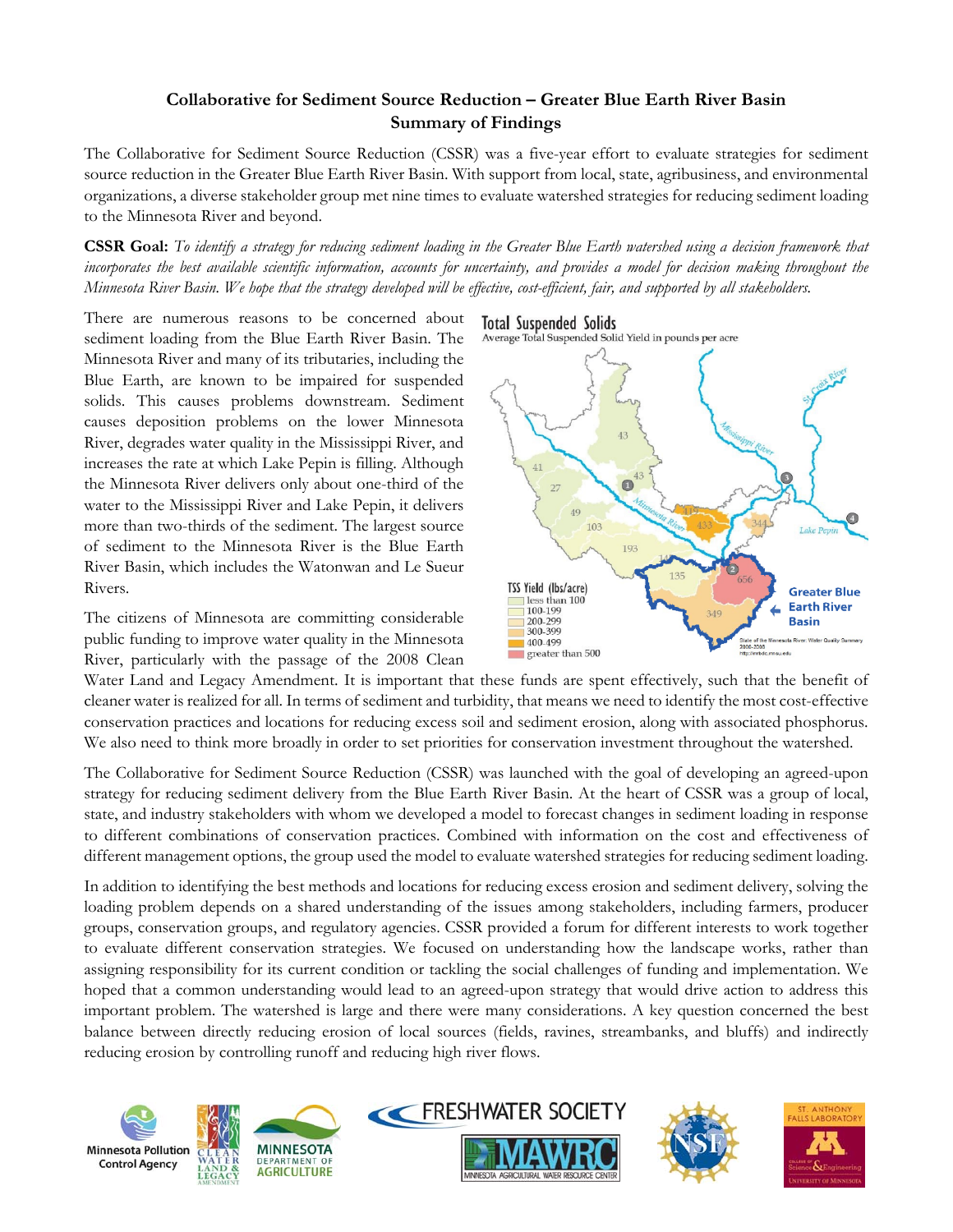# **The setting and the challenge**

The Minnesota River has always been a large source of sediment. At the end of the last Ice Age, about 13,400 years ago, the ancestral Minnesota River experienced enormous floods from a temporary glacial lake impounded by the remains of the continental ice sheet to the north. These floods caused the river bed to scour by as much as 200 ft. When the Minnesota River dropped in elevation, its tributaries steepened and began carving the valleys that we see today along the Minnesota River around the city of Mankato. These tributaries are among the most rapidly downcutting rivers in the world. Their rates of erosion and sediment loading are considerably larger than other rivers in the state.

As large as this natural background sediment supply has been, the rates of soil erosion and sediment supply increased five-fold as the region was developed for row-crop agriculture in the late 19th Century and into the 20th Century. Despite extensive improvements in soil conservation over the past 80 years, this high rate of sediment supply continues today. As the amount of sediment from upland soil erosion decreased, the amount of sediment derived from the ravines and steep bluffs along the river channels increased over the last half of the 20<sup>th</sup> century. The largest source of sediment shifted from fields to the steep bluffs along the incised river valleys. The cause of this increase in nearchannel sediment supply is an increase in river flow. Higher flows produce deeper water and swifter currents, as well as more channel shifting that can direct erosive flows against the channel banks and bluffs. As we evaluated solutions to reduce sediment loading, we considered not only actions to reduce upland soil erosion and stabilize bluffs, but also actions to reduce the peak river flows.



Google Earth image of an incised portion of the Blue Earth Watershed south of Mankato, MN

#### **The CSSR Model**

In order to evaluate the cost and effectiveness of different combinations of practices to reduce sediment loading, we needed a model that could link sediment loading to conservation practice. The scope of the model is large – the Blue Earth River Basin (including the Le Sueur and the Watonwan Rivers) drains 2,265,500 acres. We aimed for a model that would be simple and fast, while still reliably capturing sediment delivery from the Basin. By building the model with input from CSSR stakeholders, we hoped to include conservation practices that were both effective and acceptable.

Not all eroded sediment makes its way downstream to the mouth of the watershed and into the Minnesota River. In fact, often only a small fraction of it is transported all the way downstream because there are many locations along the way that trap sediment. We addressed this well-known "sediment delivery problem" using modern high-resolution topography and a sediment budget to estimate sediment delivery throughout the watershed. Another key part of the model is a relation between river flow and the rate of sediment loss from near-channel sources, particularly bluffs. We used the extensive monitoring conducted by the Minnesota Pollution Control Agency and its partners to determine how the rate of near-channel sediment supply increases with flow. We found that the flows currently producing most of the near-channel sediment are more common today than in the past. For example, the high flows estimated to produce more than two-thirds of the near-channel sediment supply today occur about 5 days per year on average. Flows of that size occurred less than one day per year, on average, 60 years ago. We used the relation between flow and near-channel sediment loss to estimate how reductions in runoff might reduce sediment loading from those sources.

The CSSR model is designed to estimate annual cost and sediment load reductions associated with different combinations of conservation practices. It does not explicitly consider other factors, such as the challenges of implementing different conservation practices at the watershed scale, or additional benefits to wildlife, water quality, or recreation. The CSSR model provides a starting point for these broader considerations.









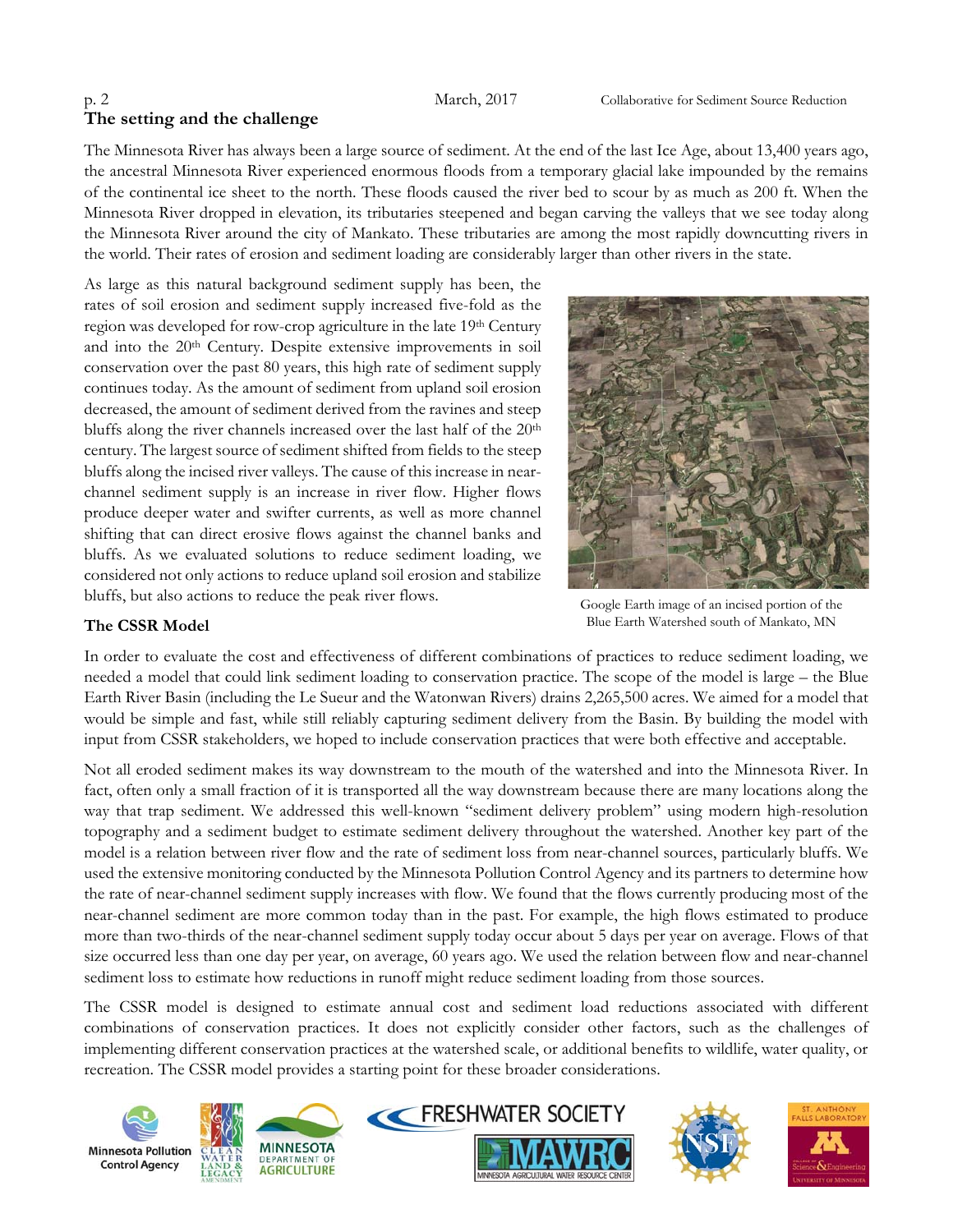### **CSSR Findings**

A final CSSR workshop was held on March 7, 2017 at Minnesota State University in Mankato, Minn. The meeting included stakeholders who had participated throughout the five year project, as well as invited attendees who broadened the perspective and experience of the group. After a recap of the primary findings of the supporting research, the group explored different conservation scenarios with the simulation model and discussed the outcomes. The meeting concluded with a discussion of findings, reported here.

Some ravines produce very large amounts of sediment from a small area. Conservation practices that reduce flow and erosion from ravines are among the most cost-effective. A range of practices can be considered, including water storage and stabilization at ravine tips and stabilization and revegetation within ravines with a large amount of stored sediment. Although ravines are locally prolific sources of sediment, their number is not large enough to account for more than about 10% of the sediment loading to the Blue Earth River and its tributaries.

#### **Ravines that are large local sources of sediment can be targeted. Investment in stabilizing these ravines is worthwhile, but not sufficient to reduce sediment loading to meet water quality standards.**

A solution to the sediment loading problem must address the largest source of sediment: the steep bluffs along the incised lower portions of the Blue Earth River Basin. Bluffs contribute about 60% of the sediment delivered from the watershed to the Minnesota River. Sediment loss from bluffs can be reduced by mechanically stabilizing the bluff toe or by reducing the frequency and magnitude of flood flows that erode the bluff. Either of these approaches may be cost effective, although other factors must also be considered. For example, toe stabilization, like any engineered solution, will have a limited lifespan. Also, the river channel may shift away from a protected bluff and initiate erosion elsewhere. Some bluffs are relatively inaccessible, making construction work difficult. Bluff protection may be worthwhile in specific locations, particularly where homes or roads and bridges are threatened by rapid bluff retreat, but it is neither desirable nor feasible to address sediment supply from bluff erosion through mechanical protection alone.

#### **Eroding bluffs that threaten infrastructure and produce exceptionally large amounts of sediment can be targeted. Investment in stabilizing these bluffs is worthwhile, but bluff stabilization is not the most effective solution for long-term reduction in sediment loading across the watershed.**

Although targeted treatment of particularly erosive ravines and bluffs is worthwhile, water management actions that reduce peak river flows offer a potentially long-term solution that targets the cause of the problem. Sediment erosion from persistently higher flood flows produces the majority of the elevated sediment supply. Water storage for reducing high flows is most likely to be effective when placed in upland areas above the lower, incised parts of the watershed. Water storage (including short and longer term detention) can include a wide range of practices, including wetland restoration and various types of detention basins and impoundments. Cover crops, winter annual crops, and perennials can also contribute to flow reductions. Many water storage practices also offer other benefits, such as increased wildlife habitat and nutrient load reduction.

#### **Achieving water quality standards will require priority investment in more temporary water storage to reduce high river flows and bluff erosion. This is a critical component of a strategy to reduce sediment in the Minnesota River**.

Optimism was expressed at the final workshop that many within the agricultural community may be open to water storage practices, especially when activities that increase water holding capacity of productive farmlands are combined with targeted practices such as storage basins and wetlands. It is now possible to evaluate the effects of upstream water storage on downstream erosion and to target conservation practices with more precision. It was stressed that implementation plans should support precision targeting and streamlined coordination among agencies and with frontline practitioners in order to direct conservation investment to the most promising and effective locations.